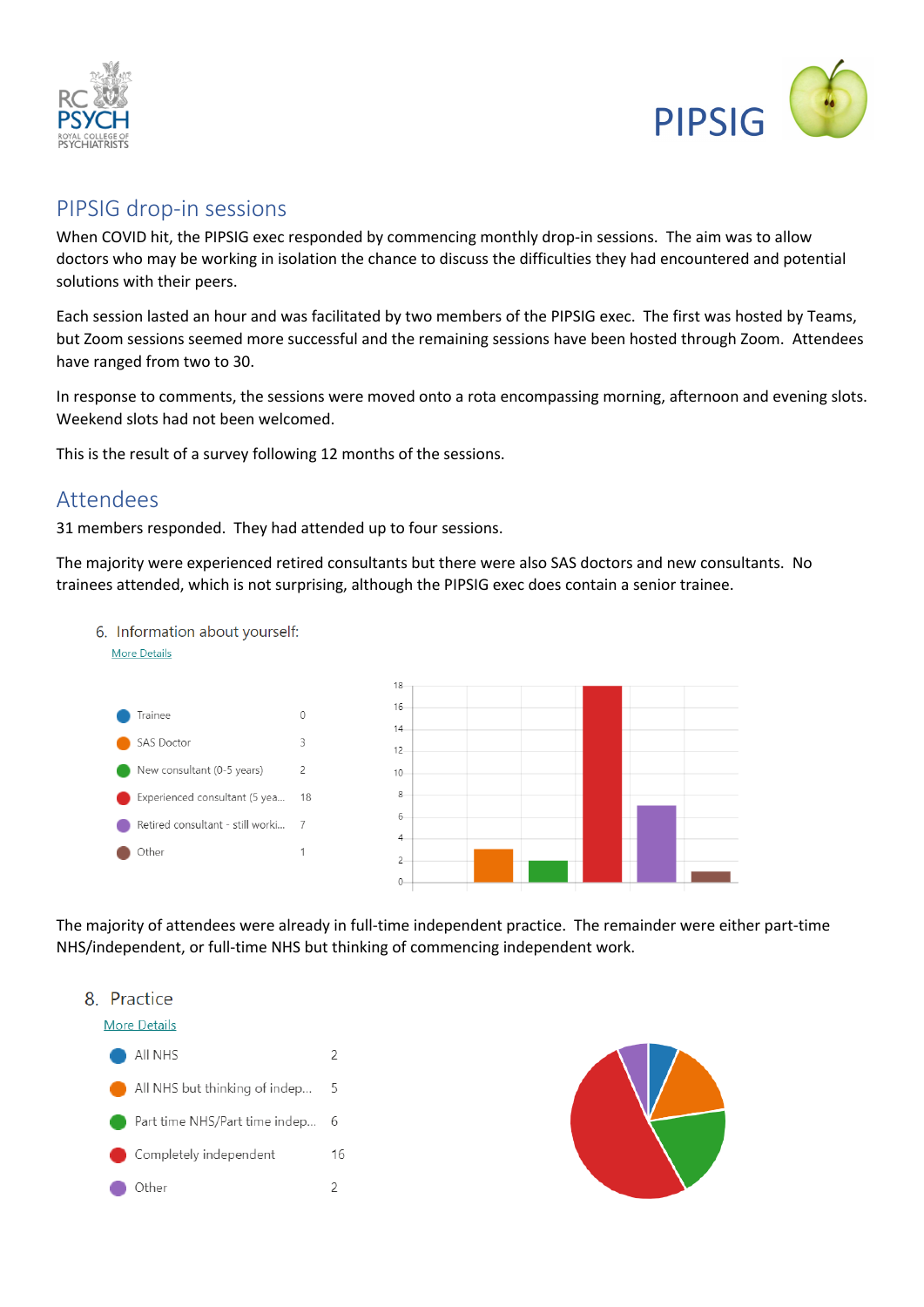



# What people liked

The sessions are valued and there was overwhelming support for their continuation.

## Attitudes

- diversity of experiences and opinions
- networking, shared experiences, feeling less isolated
- help in managing uncertainty
- gaining confidence
- leaning about the practicalities and different options related to context, professional indemnity, CQC
- professional boundaries and what to do if they are challenged

### Knowledge

The sessions are an opportunity for colleagues to share their practical experiences but are no substitute for formal advice and relevant organisations need to be consulted.

- Peer groups
- Revalidation and related aspects: Designated Bodies, Responsible Officers, appraisal and appraisal tasks
- CQC
- Indemnity
- Insurance
- Medicolegal

# What people thought we should change

Whilst the open format was appreciated, people found that they were encountering repeated discussion of similar areas, or may have strayed into discussions of areas that were not relevant to them. The majority felt that an agenda or themed meeting would be helpful. 8 respondents wanted invited speakers.

### Suggestions for improvement

- Have questions submitted in advance
- Have regional or sub-specialty groups
- Clinical discussions and case presentations
- Longer sessions
- Sessions after 6:00pm

# Technical issues

There were few technical issues, other than bandwidth problems and time management (clinics over-running), although the survey did not include those who did not register for sessions so may have been a selected sample.

Several attendees said that they had not received invitations from the College and had found out about the sessions through peers or accidentally.